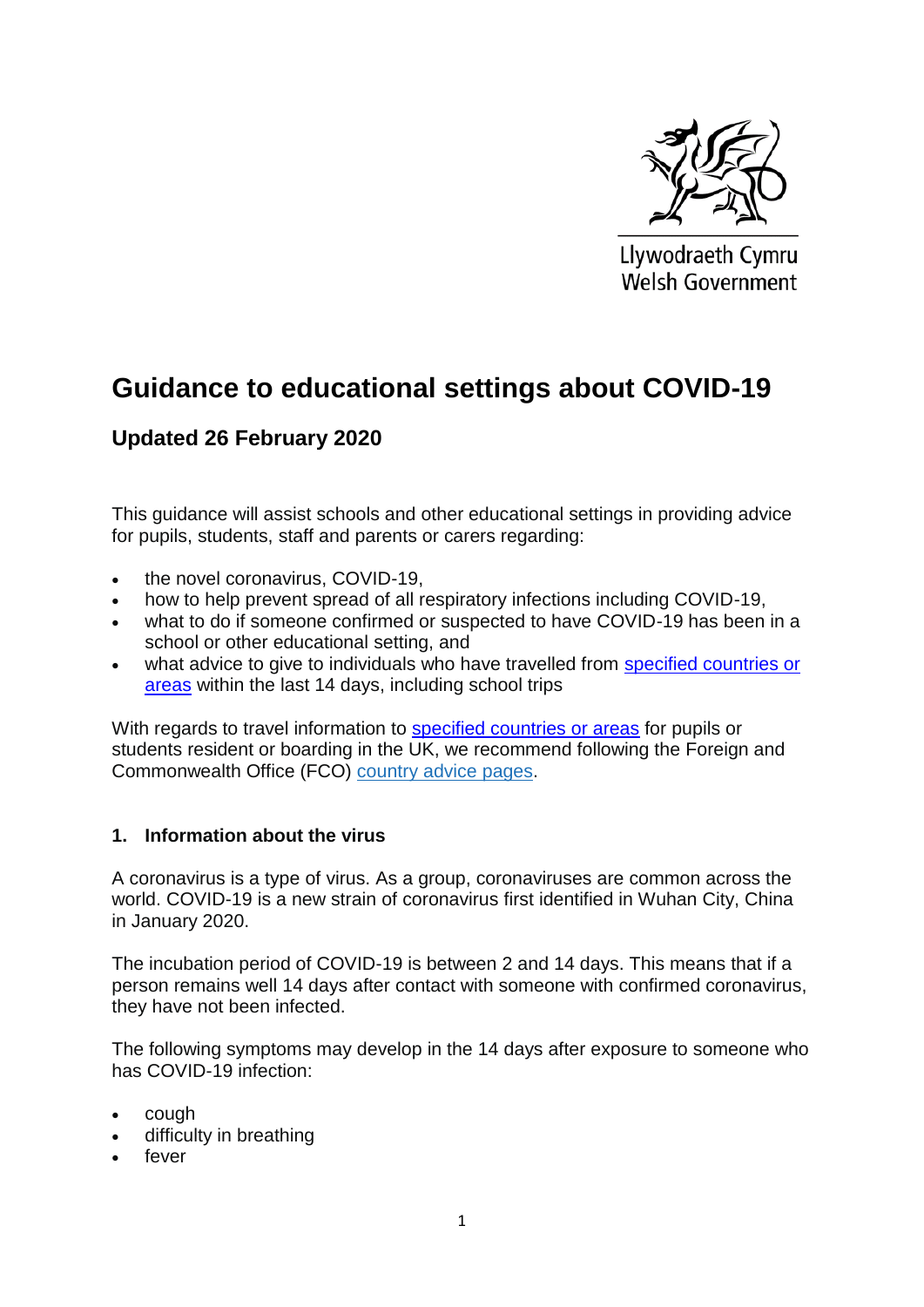Generally, these infections can cause more severe symptoms in people with weakened immune systems, older people, and those with long-term conditions like diabetes, cancer and chronic lung disease. There is no evidence that children are more affected than other age groups – very few cases have been reported in children.

# **2. How COVID-19 is spread**

From what we know about other coronaviruses, spread of COVID-19 is most likely to happen when there is close contact (within 2 metres) with an infected person. It is likely that the risk increases the longer someone has close contact with an infected person.

Droplets produced when an infected person coughs or sneezes (termed respiratory secretions) containing the virus are most likely to be the most important means of transmission.

There are 2 routes by which people could become infected:

- secretions can be directly transferred into the mouths or noses of people who are nearby (within 2 metres) or could be inhaled into the lungs
- it is also possible that someone may become infected by touching a surface or object that has been contaminated with respiratory secretions and then touching their own mouth, nose, or eyes (such as touching a door knob or shaking hands then touching own face).

There is currently no good evidence that people who do not have symptoms are infectious to others.

# **3. Preventing spread of infection**

There is currently no vaccine to prevent COVID-19. The best way to prevent infection is to avoid being exposed to the virus.

There are general principles anyone can follow to help prevent the spread of respiratory viruses, including:

- washing your hands often with soap and water, or use alcohol sanitiser if handwashing facilities are not available. This is particularly important after taking public transport
- covering your cough or sneeze with a tissue, then throwing the tissue in a bin. See [Catch It, Bin It, Kill It](https://phw.nhs.wales/topics/coronavirus/advice-posters-12-02-2020/coronavirus-topics-page-cibiki-english-poster/)
- people who feel unwell should stay at home and should not attend work or any education or childcare setting
- pupils, students, staff and visitors should wash their hands:
	- o before leaving home
	- o on arrival at school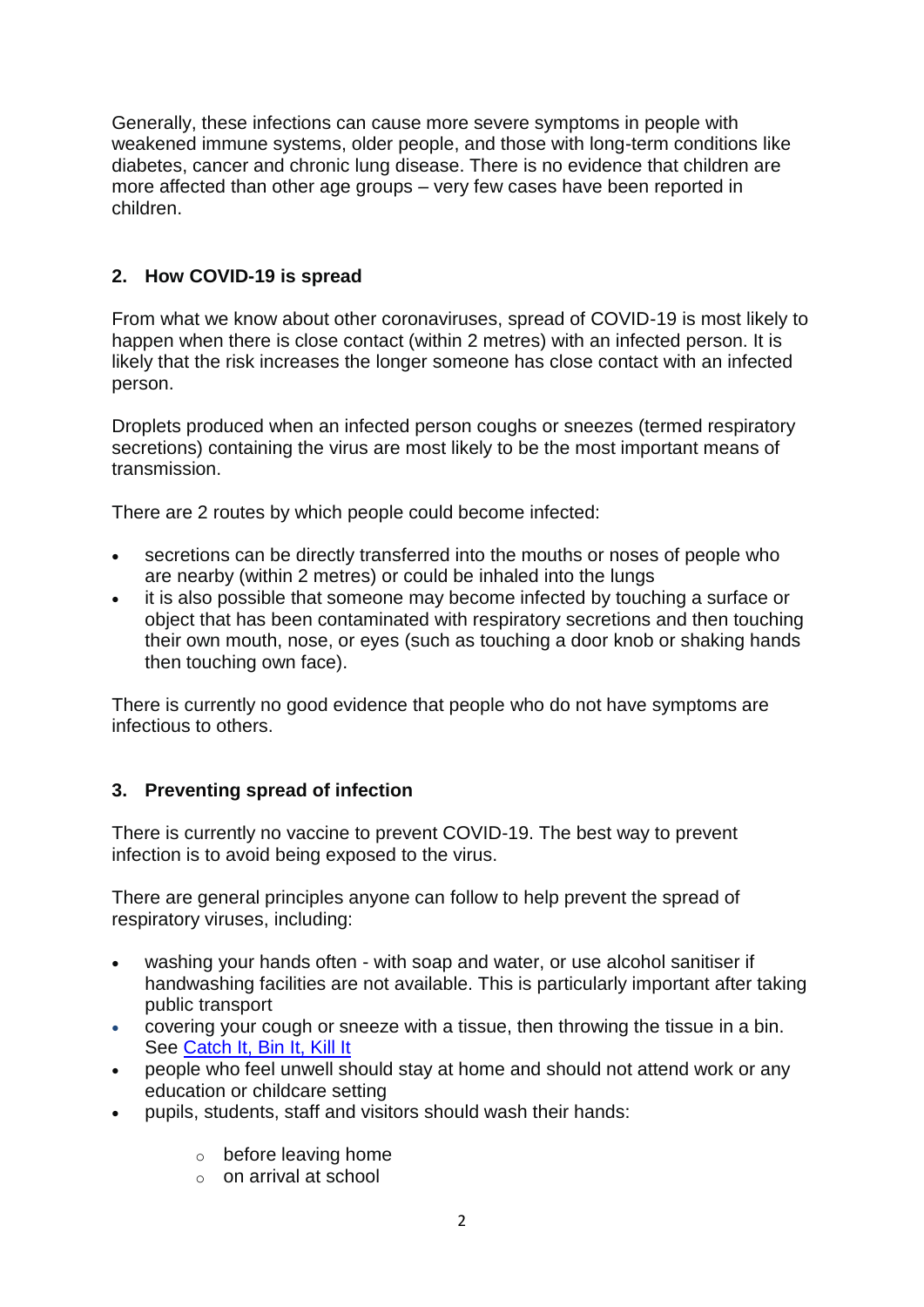- $\circ$  after using the toilet
- o after breaks and sporting activities
- o before food preparation
- o before eating any food, including snacks
- o before leaving school
- use an alcohol-based hand sanitiser that contains at least 60% alcohol if soap and water are not available
- avoid touching your eyes, nose, and mouth with unwashed hands
- avoid close contact with people who are unwell
- clean and disinfect frequently touched objects and surfaces (section 13).
- if you are worried about your symptoms or those of a child or colleague, please call NHS Direct Wales on 0845 46 47 or 111 Wales if available in your area (Hywel Dda, Powys, Aneurin Bevan and Swansea Bay). Do not go directly to your GP or other healthcare environment
- see further information on the weblink<https://phw.nhs.wales/coronavirus/>

Face masks for the general public, pupils or students, or staff are not recommended to protect from infection, as there is no evidence of benefit from their use outside healthcare environments.

People who have returned from [Category 1 specified countries/areas](https://www.gov.uk/government/publications/covid-19-specified-countries-and-areas) in the last 14 days should self-isolate. This includes avoiding attending an education setting or work until 14 days after they return.

People who have returned from [Category 2 specified countries/areas](https://www.gov.uk/government/publications/covid-19-specified-countries-and-areas) in the last 14 days, are advised to stay at home if they develop symptoms. All other pupils or students and staff should continue to attend school or university, including their siblings attending the same or a different school (unless advised not to by public health officials).

# **4. What to do if children, pupils, students or staff become unwell and believe they have been exposed to COVID-19 (either through travel to [specified](https://www.gov.uk/government/publications/covid-19-specified-countries-and-areas)  [countries or areas](https://www.gov.uk/government/publications/covid-19-specified-countries-and-areas) or contact with a confirmed case)**

Call NHS Direct Wales on 0845 46 47 or 111 Wales if available in your area, or 999 in an emergency (if they are seriously ill or injured or their life is at risk), and if appropriate, explain which country they have returned from in the last 14 days. You can do this on their behalf if this is easier. People who become unwell should be advised not to go to their GP, pharmacy, urgent care centre or a hospital.

Whilst you wait for advice or for an ambulance to arrive, try to find somewhere safe for the unwell person to sit which is at least 2 metres away from other people. If possible, find a room or area where they can be isolated behind a shut door, such as a staff office or meeting room. If it is possible to open a window, do so for ventilation.

They should avoid touching people, surfaces and objects and be advised to cover their mouth and nose with a disposable tissue when they cough or sneeze and put the tissue in the bin. If no bin is available, put the tissue in a bag or pocket for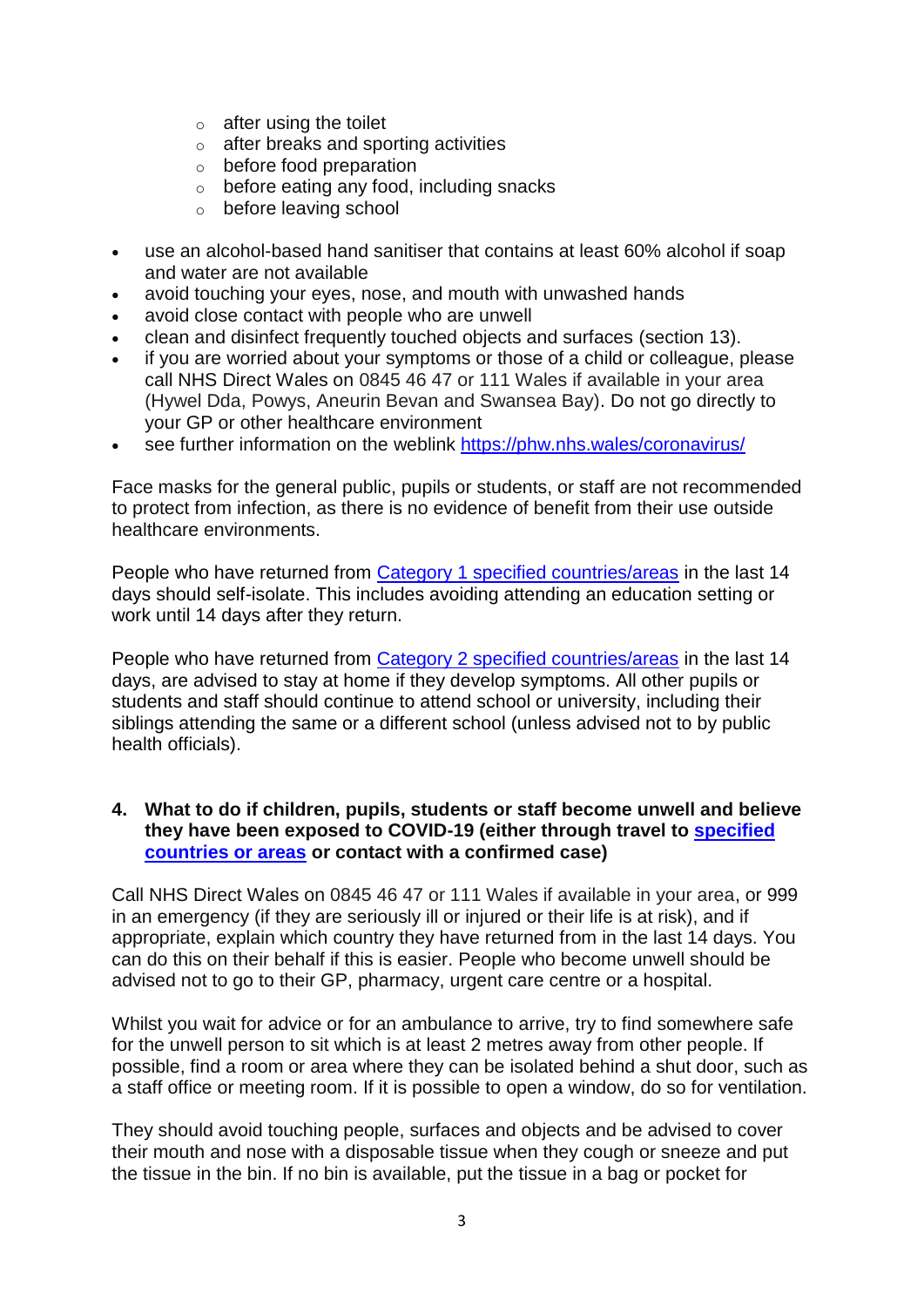disposing in a bin later. If you don't have any tissues available, they should cough and sneeze into the crook of their elbow. The room will need to be cleaned once they leave.

If they need to go to the bathroom whilst waiting for medical assistance, they should use a separate bathroom if available.

Make sure that children and young people know to tell a member of staff if they feel unwell.

# **5. What to do if a case of COVID-19 (pupil, student or staff) is suspected in your childcare or education setting**

If anyone has been in contact with a suspected case in a childcare or educational setting, no restrictions or special control measures are required while laboratory test results for COVID-19 are awaited. There is no need to close the setting or send other learners or staff home. As a precautionary measure, the NHS are currently testing a very large number of people who have travelled back from affected countries, the vast majority of whom test negative. Therefore, until the outcome of test results is known there is no action that staff members need to take apart from cleaning specific areas (section 13) and disposing of waste (Section 14)

Once the results arrive, those who test negative for COVID-19 will be advised individually about return to education.

# **6. What to do if a case of COVID-19 (pupil, student or staff) is confirmed in your childcare or education setting**

The childcare or educational setting will be contacted by the local Public Health Wales Health Protection Team to discuss the case, identify people who have been in contact with them and advise on any actions or precautions that should be taken. An assessment of each childcare or education setting will be undertaken by the Health Protection Team with relevant staff. Advice on the management of pupils or students and staff will be based on this assessment.

The Health Protection Team will also be in contact with the patient directly to advise on isolation and identifying other contacts, and will be in touch with any contacts of the patient to provide them with appropriate advice. Advice on cleaning of communal areas such as classrooms, changing rooms and toilets will be given by the Health Protection Team and is outlined later in this document.

If there is a confirmed case, a risk assessment will be undertaken by the educational establishment with advice from the local Health Protection Team. In most cases, closure of the childcare or education setting will be unnecessary but this will be a local decision based on various factors such as establishment size and pupil mixing.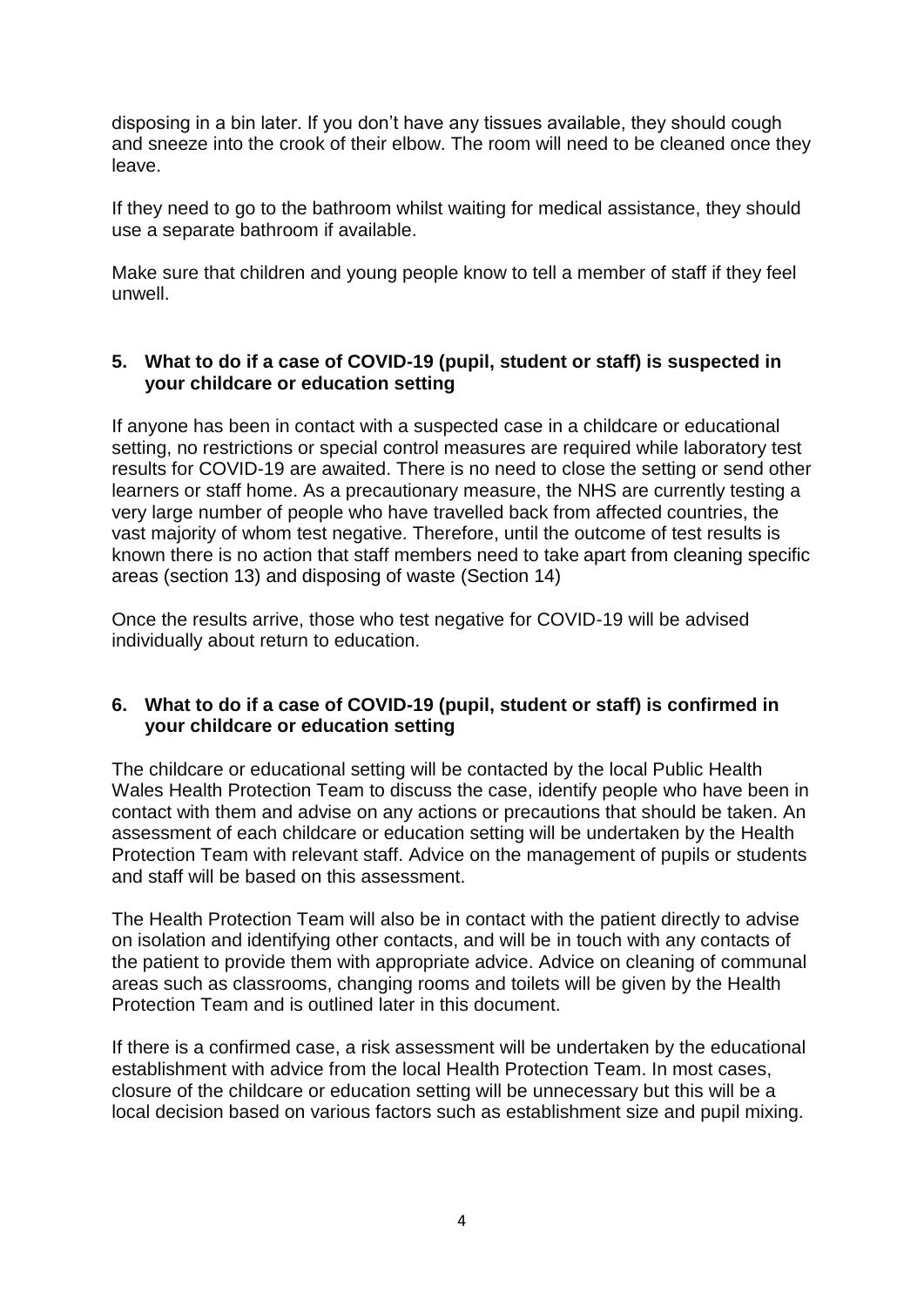# **7. What to do if pupils, students or staff in your institution are contacts of a confirmed case of COVID-19 who was symptomatic while attending your childcare or educational setting**

The definition of a contact includes:

- any pupil, student or staff member in close face-to-face or touching contact including those undertaking small group work (within 2 metres of the case for more than 15 minutes)
- talking with or being coughed on for any length of time while the individual is symptomatic
- anyone who has cleaned up any bodily fluids of the individual
- close friendship groups
- any pupil, student or staff member living in the same household as a confirmed case, or equivalent setting such as boarding school dormitory or other student accommodation.

Contacts are not considered cases and if they are well, they are very unlikely to have spread the infection to others, however:

- they will be asked to self-isolate at home, or within their boarding school dormitory room, for 14 days from the last time they had contact with the confirmed case and follow the [home isolation advice sheet](https://phw.nhs.wales/topics/coronavirus/self-isolation-advice/)
- they will be actively followed up by the Health Protection Team
- if they develop any symptoms within their 14-day observation period they should call NHS Direct Wales on 0845 46 47 or 111 Wales if available in their area for assessment
- if they become unwell with cough, fever or shortness of breath they will be tested for COVID-19
- if they require emergency medical attention, call 999 and tell the call handler or ambulance control that the person has a history of potential contact with COVID-19
- if they are unwell at any time within their 14-day observation period and they test positive for COVID-19 they will become a confirmed case and will be treated for the infection.

Family and friends who have not had close contact (as listed above) with the original confirmed case do not need to take any precautions or make any changes to their own activities such as attending childcare or educational settings or work, unless they become unwell. If they become unwell, they should call NHS Direct Wales on 0845 46 47 or 111 Wales if available in their area and explain their symptoms and discuss any known contact with the case to consider if they need further assessment.

If a confirmed case occurs in an educational setting the local Health Protection Team will provide you with advice and will work with the headteacher, principal and or management team of that setting. Outside those that are defined as close contacts, the rest of the school does not need to take any precautions or make any changes to their own activities attending educational establishments or work as usual, unless they become unwell. If they become unwell they will be assessed as a suspected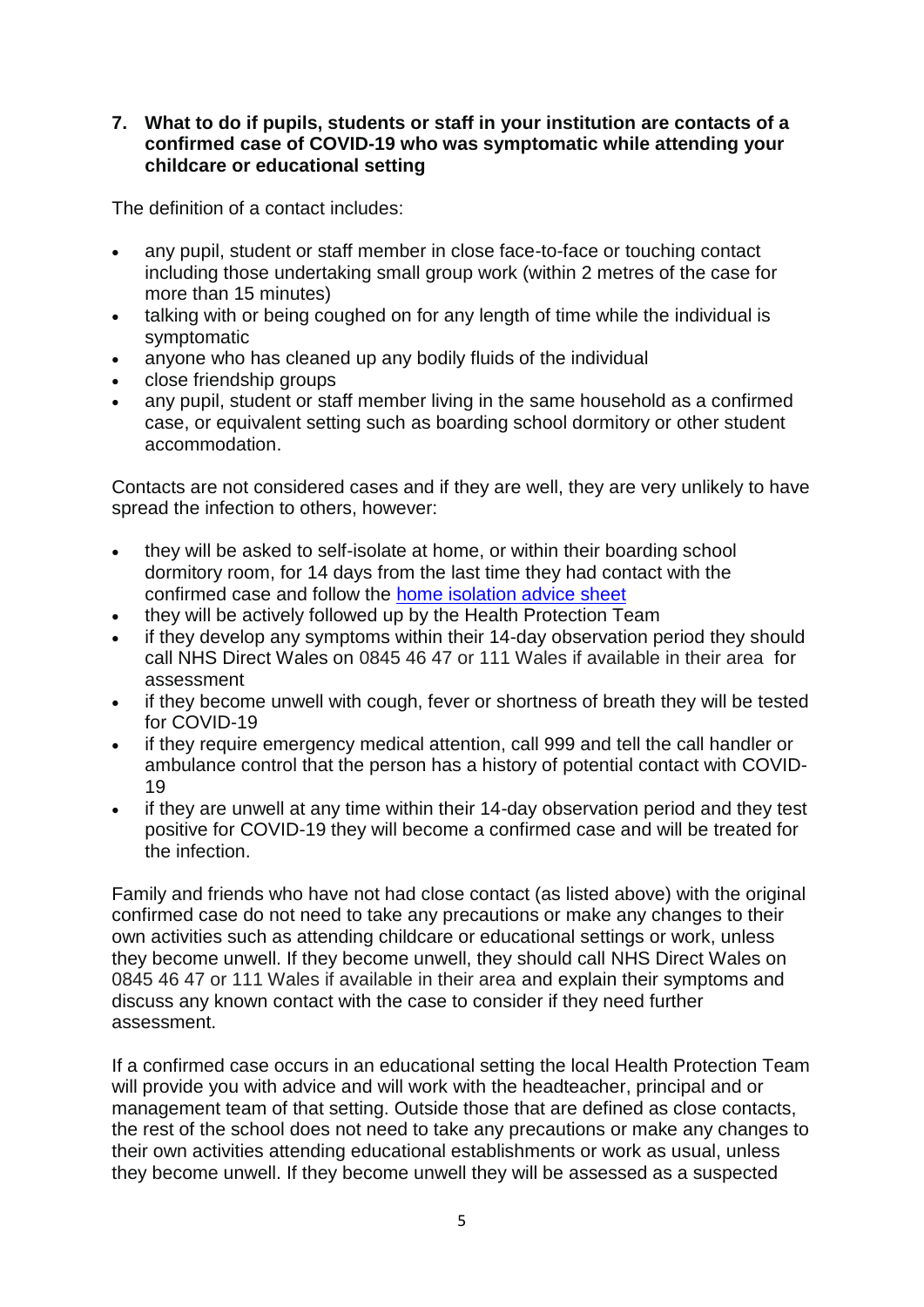case depending on their symptoms. This advice applies to teaching staff and children in the rest of the class who are not in a close friendship group or children undertaking small group work. The decision as to whether pupils, students and staff fall into this contact group or the closer contact group will be made between the Health Protection Team, the educational setting and (if they are old enough) the student. Advice should be given as follows:

- if they become unwell with cough, fever or shortness of breath they will be asked to self-isolate and should seek medical advice from NHS Direct Wales on 0845 46 47 or 111 Wales if available in their area.
- if they are unwell at any time within the 14 days of contact and they are tested and are positive for COVID-19 they will become a confirmed case and will be treated as such.

# **8. What to do if pupils, students or staff in your childcare or educational setting have travelled from any [Category 1 specified country/area](https://www.gov.uk/government/publications/covid-19-specified-countries-and-areas) in the past 14 days**

If an individual falls into this category, contact NHS Direct Wales on 0845 46 47 or 111 Wales if available in your area for further advice:

- if they are currently well they should self-isolate for 14 days and you should follow the advice as above for contacts of confirmed cases in the educational setting
- if they become unwell please call NHS Direct Wales on 0845 46 47 or 111 Wales if available in your area immediately for them to be assessed by an appropriate specialist. You should follow the advice as above for contacts of confirmed cases in the educational establishment. If they require emergency medical attention, call 999 and tell the call handler or ambulance control that the person has a history of recent travel to risk areas for COVID-19.

# **9. What to do if a pupil, student or staff member has travelled from a [Category 2 specified country/area](https://www.gov.uk/government/publications/covid-19-specified-countries-and-areas) in the last 14 days**

If they are currently well:

- they are advised to self-isolate only if they develop symptoms
- they can continue to attend work or education
- they do not need to avoid contact with other people
- their family do not need to take any precautions or make any changes to their own activities
- testing people with no symptoms for COVID-19 is currently not recommended
- it is useful to always take a mobile phone with them when they go out so that they can contact others if they do become unwell.

If they become unwell: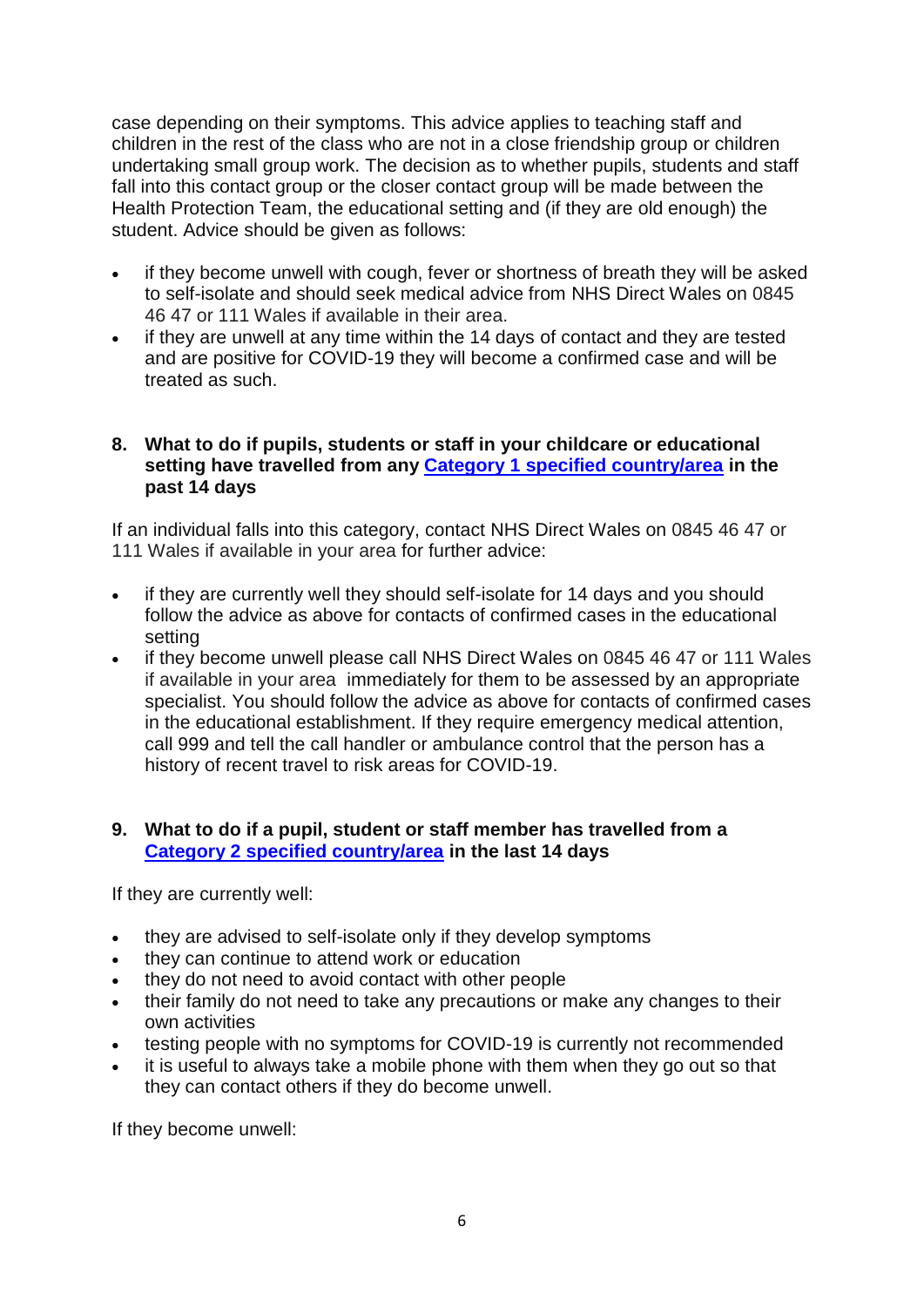- they should stay indoors and avoid contact with other people as they would with other flu viruses (see this [home isolation advice\)](https://phw.nhs.wales/topics/coronavirus/self-isolation-advice/)
- they (or a family member, colleague or member of staff) should call NHS Direct Wales on 0845 46 47 or 111 Wales if available in their area immediately for them to be assessed by an appropriate specialist, as quickly as possible
- they should stay at home and should not attend work or education
- they should not go directly to their GP or other healthcare environment
- if they require emergency medical attention, call 999 and tell the call handler or ambulance control that the person has a history of recent travel to risk areas for COVID-19
- see further information on the weblink<https://phw.nhs.wales/coronavirus/>

# **10. What to do if pupils, students or staff return from travel anywhere else in the world within the last 14 days**

Currently there are minimal cases outside the risk areas and therefore the likelihood of an individual coming into contact with a confirmed case is low.

There is no need to advise any of these pupils, student or staff to avoid normal activities or educational settings unless they have had contact with a confirmed case of COVID-19.

If individuals are aware that they have had close contact with a confirmed case of COVID-19 they should contact NHS Direct Wales on 0845 46 47 or 111 Wales if available in their area for further advice.

For the latest country specific information please visit [NaTHNac](https://travelhealthpro.org.uk/countries) Travel Pro.

# **11. School trips**

Pupils, students and staff returning from school trips in [specified countries/areas](https://www.gov.uk/government/publications/covid-19-specified-countries-and-areas) should follow the same advice as given above (sections 8. 9 and 10).

# **12. What to do with post, packages or food sent from [specified countries or](https://www.gov.uk/government/publications/covid-19-specified-countries-and-areas)  [areas](https://www.gov.uk/government/publications/covid-19-specified-countries-and-areas) within the last 14 days**

There is no need to change how you handle post, packages or food received from the affected regions. The virus does not survive well for long periods outside the body and so it is highly unlikely that COVID-19 can be spread through post or packages. It is highly unlikely that COVID-19 can be spread through food.